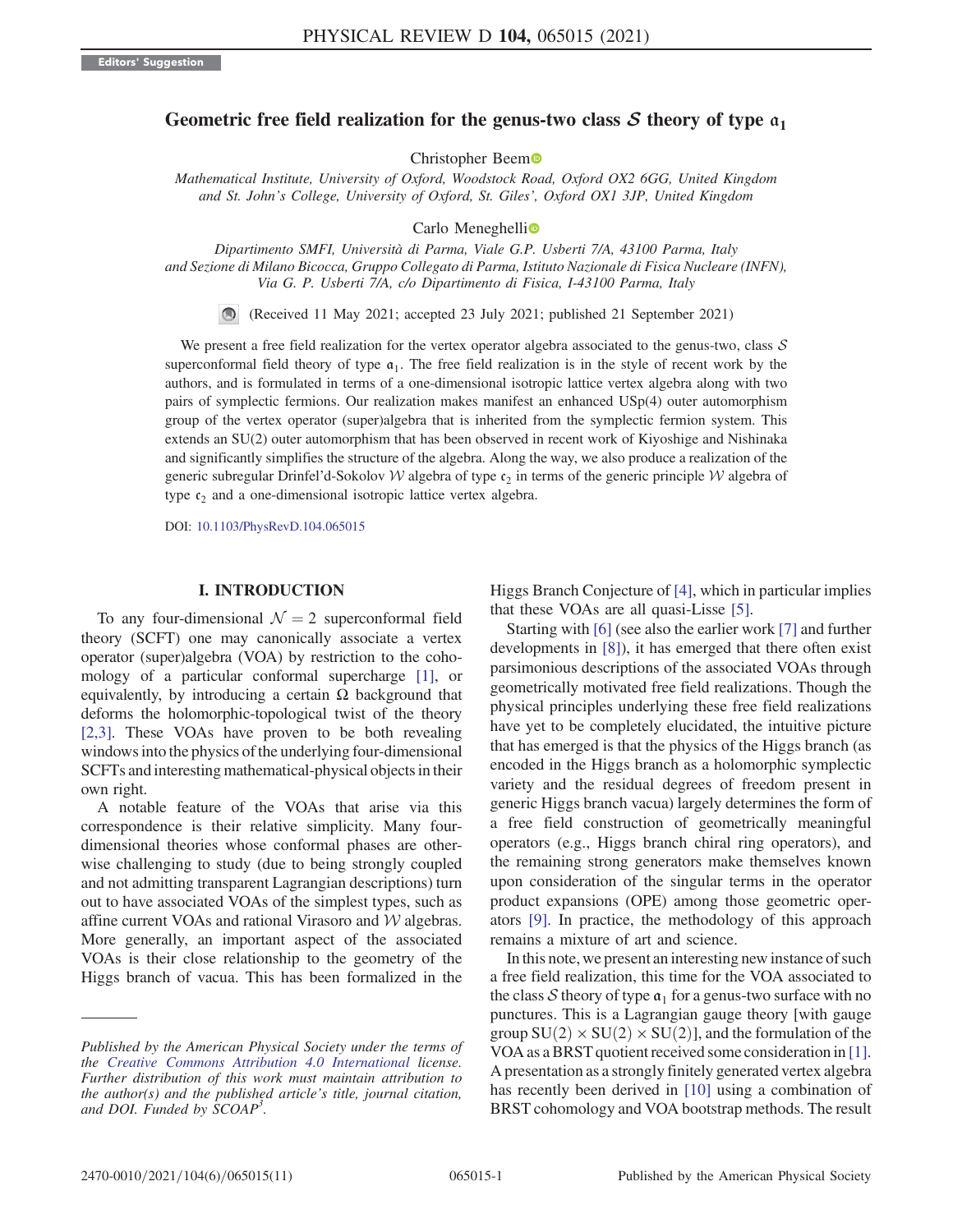<span id="page-1-1"></span>

FIG. 1. Generalized quiver diagrams for the two duality frames of the genus-two SCFT of type  $a_1$ . Triangles (depicting trivalent vertices) correspond to half-hypermultiplets in the trifundamental representation of  $SU(2)^3$ .

is fairly complicated, with 17 strong generators organized into 11 irreducible representations of a novel SU(2) outer automorphism group.

By contrast, the free field realization we find is quite simple. It utilizes an isotropic lattice vertex subalgebra of a lattice VOA of signature (1,1), along with two pairs of symplectic fermions. This choice of ingredients follows, according to the general calculus of our free field strategy, from the fact that the Higgs branch of the genus two theory is the  $D_3$  Kleinian singularity (so it has quaternionic dimension one), and the residual degrees of freedom on the Higgs branch are a pair of Abelian vector multiplets (each giving rise to a symplectic fermion pair). The overall shape of our construction shares a number of qualitative features with the examples studied in our previous work, but there are important differences in the details that we hope point towards broader generalizations of the method.

The organization of the rest of the paper is as follows. In Sec. [II](#page-1-0) we introduce and review salient aspects of the genus-two SCFT in question. In Sec. [III](#page-3-0) we motivate and present the free field realization of the genus-two vertex algebra. Our realization makes manifest a (surprisingly large) USp(4) outer automorphism symmetry that extends the previously identified SU(2) and is inherited directly from the symplectic fermions. We use this to give a more compact presentation of the VOA in terms of the OPEs of strong generators than that of [\[10\].](#page-9-8) In Sec. [IV](#page-6-0) we elaborate on a number of technical aspects of our construction. These include the existence of a sub-VOA of type  $W[1, 2, 2, 2]$ <br>that is realized in terms of the lattice bosons and a  $W[2, 4]$ that is realized in terms of the lattice bosons and a  $\mathcal{W}[2, 4]$ <br>subalgebra of the symplectic fermions. We identify this subalgebra of the symplectic fermions. We identify this with a special case of the subregular Drinfel'd-Sokolov  $W$ algebra of type  $c_2$ , and we find an extension of our construction that provides a realization of the same Drinfel'd-Sokolov W algebra at generic level in terms of the same lattice bosons as well as a generic  $W[2, 4]$  algebra.<br>This construction is in many ways analogous to recent work This construction is in many ways analogous to recent work on the subregular Drinfel'd-Sokolov W algebra of type  $\mathfrak{a}_2$ [\[11\]](#page-9-9). As an application of our results, in Sec. [V](#page-7-0) we describe the canonical R filtration on our free field vertex algebra and use it to predict a simple realization of the Higgs branch and Hall-Littlewood chiral rings of the theory in the style of [\[6\]](#page-9-4). We make additional observations and highlight open questions in Sec. [VI.](#page-8-0)

## <span id="page-1-0"></span>II. REVIEW OF THE GENUS-TWO THEORY

The theory of interest in this work is the genus-two theory of class S in type  $\mathfrak{a}_1$  [\[12,13\].](#page-9-10) This theory admits two S-dual Lagrangian realizations that are represented by generalized quiver diagrams with two trivalent vertices corresponding to half-hypermultiplets in the trifundamental representation of  $SU(2) \times SU(2) \times SU(2)$ , see Fig. [1](#page-1-1). These give rise to two (inequivalent) realizations of the associated VOA as an  $\mathfrak{su}(2) \times \mathfrak{su}(2) \times \mathfrak{su}(2)$  BRST quotient of eight copies of the  $\beta\gamma$  (symplectic boson) VOA.

This Lagrangian perspective was touched upon briefly in [\[1\]](#page-9-0) and has more recently been studied in detail in work of Kiyoshige and Nishinaka [\[10\]](#page-9-8), which led to a proposal for the associated VOA presented in terms of the OPEs of a set of strong generators. For our purposes, the important features of this theory are not connected directly to its Lagrangian realization, and instead pertain to the structure of the Higgs branch of moduli space, the corresponding low energy moduli space dynamics, and select data that can be extracted from anomalies and the superconformal index. We review and collect all of the necessary information in the remainder of this section.

# A. Higgs branch

<span id="page-1-3"></span>The Higgs branch of the vacuum moduli space for this theory has previously been determined to be the Du Val/ Kleinian singularity of type  $D_3 \cong A_3$  [\[14\].](#page-9-11) This is a quaternionic-dimension-one hyperkähler cone that is represented as a hypersurface singularity in  $\mathbb{C}^3$  according to

$$
\mathcal{M}_{H} = \{ (x, y, z) \in \mathbb{C}^{3} | xy - z^{4} = 0 \}.
$$
 (1)

<span id="page-1-2"></span>The coordinate ring of this algebraic variety is identified with the Higgs branch chiral ring of the genus-two SCFT. The holomorphic symplectic form on  $\mathcal{M}_{\rm H}$  induces a Poisson structure on the coordinate ring, which (with a particular normalization of our choice) is defined by the following brackets for the basic coordinate functions,

$$
\{x, y\} = -8z^3, \qquad \{y, z\} = 2y, \qquad \{z, x\} = 2x. \tag{2}
$$

This theory is exceptional amongst the higher-genus class  $S$  theories without punctures in that it has a(n Abelian) flavor symmetry  $U(1)_F$  [\[15\]](#page-9-12). The holomorphic moment map for the action of this symmetry on the Higgs branch is the coordinate function z, which in the Higgs chiral ring corresponds to the superconformal primary in a  $\mathcal{B}_1$ conserved current multiplet. In the normalizations of [\(2\)](#page-1-2) we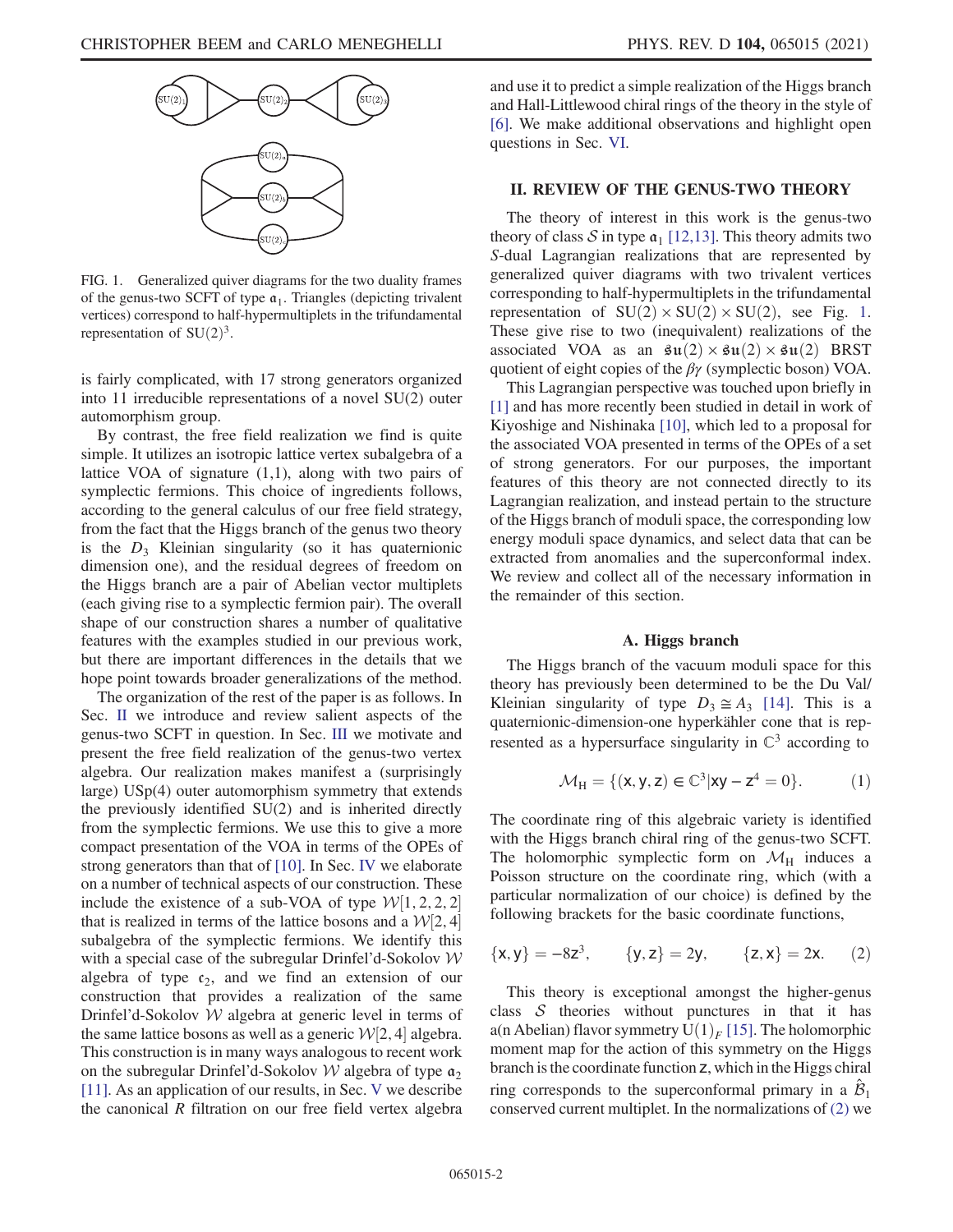therefore assign **x** and **y** to have  $U(1)_F$  charges +2 and -2, respectively.

Of particular interest for the development of our free field construction is a Zariski open subset of the Higgs branch,  $U_x \subset M_H$ , that we define as

$$
\mathcal{U}_{\mathbf{x}} = \{ \mathbf{q} \in \mathcal{M}_{\mathbf{H}} | \mathbf{x}(\mathbf{q}) \neq 0 \}. \tag{3}
$$

The coordinate ring of  $\mathcal{U}_x$  is the localization of  $\mathbb{C}[\mathcal{M}_H]$  at **x**,<br> $\mathbb{C}[\mathcal{U}] \simeq \mathbb{C}[\mathbf{v} \; \mathbf{v}^{-1} \; \mathbf{z}]$  (in this patch, one realizes  $\mathcal{U}$  as a  $\mathbb{C}[\mathcal{U}_x] \cong \mathbb{C}[x, x^{-1}, z]$  (in this patch, one realizes y as a composite according to  $V = z^4x^{-1}$ ). We then have the composite according to  $y = z^4x^{-1}$ ). We then have the identification  $U_x \cong \mathbb{C}^* \times \mathbb{C}$ , which can be upgraded to an isomorphism of Poisson varieties,

$$
\mathcal{U}_{\mathbf{x}} \cong T^* \mathbb{C}^*.
$$
 (4)

If we let p be the coordinate for the cotangent fiber obeying the canonical Poisson bracket  $\{p, x\} = 1$ , then we make the identification  $z = 2p$ . The Poisson brackets for y presented in [\(2\)](#page-1-2) then follow directly from those of x and z.

#### B. Residual  $U(1)$ s and an enhanced Higgs branch

The  $SU(2) \times SU(2) \times SU(2)$  gauge symmetry is not completely broken on the Higgs branch. That this is so can be seen by simple dimension counting, since the representation space of the hypermultiplets has quaternionic dimension eight and the hyperkähler quotient should naïvely reduce this by nine. The presence of a onequaternionic-dimensional Higgs branch means that there must be a two-dimensional unbroken gauge group in generic Higgs branch vacua, namely  $U(1) \times U(1)$ . The same conclusion follows quickly when considering the realization of the theory in terms of a pair of parallel M5 branes wrapping a genus-two curve, where one may go onto the Higgs branch by separating the two branes in a transverse  $\mathbb{R}^3$ . The residual U(1) gauge fields then occur as reductions of the self-dual two form in the Abelian (2,0) theory.

The presence of this residual gauge symmetry everywhere on the Higgs branch means that the entirety of  $\mathcal{M}_{\rm H}$ is, in fact, smoothly embedded into a larger mixed branch, where the scalars in the vector multiplets associated to the unbroken gauge symmetry acquire nonvanishing expectation values [\[16\].](#page-9-13) We will refer to this larger mixed branch as an enhanced Higgs branch, in analogy with the enhanced Coulomb branch terminology of [\[17\]](#page-9-14). Due to the local factorization of the moduli space into Higgs and Coulomb branch directions, along with the fact that  $U(1)_r$  is preserved on the Higgs branch and gives a contracting  $\mathbb{C}^*$  action on the Coulomb branch, the enhanced Higgs branch has the form of a two-complex-dimensional vector bundle fibered with flat connection over the regular locus of the Higgs branch,  $\mathcal{M}_{H}^{reg} \subset \mathcal{M}_{H}$  (here the regular locus is just the complement of the conformal point at the tip of the cone).

We can say more about the global structure of the enhanced Higgs branch on fairly general grounds. Since the Coulomb fibration is locally trivial, its global structure will ultimately be determined by a two-dimensional unitary representation (the monodromy representation) of the local fundamental group of the Higgs branch, which can be inferred from the realization of the Higgs branch as an orbifold:  $\pi^1(\mathcal{M}_{\text{H}}^{\text{reg}}) \cong \mathbb{Z}_4$ . Additionally, the two U(1) factors in the residual gauge group will come with different tors in the residual gauge group will come with different gauge couplings at generic points of the conformal manifold [as they must arise from different subgroups of the maximal torus of the microscopic gauge group  $SU(2) \times$  $SU(2) \times SU(2)$ , each simple factor of which has a separately marginal gauge coupling]. The fiber bundle describing the enhanced Higgs branch will consequently be decomposable as the direct sum of two line bundles, with the corresponding representation of  $\mathbb{Z}_4$  being analogously decomposable as the direct sum of two one-dimensional representations. (In fact, it must be two copies of the same one-dimensional representation for symmetry reasons, though we will not belabor this point here.)

As the  $U(1)$  vector multiplets on the enhanced Higgs branch originate in the gauge group of the microscopic theory, the nontrivial monodromy action on the Coulomb fibers factors through the Weyl group  $W(SU(2)^3) \cong \mathbb{Z}_2^3$ .<br>Consequently the generator of  $\mathbb{Z}_2$  must act either trivially on Consequently the generator of  $\mathbb{Z}_4$  must act either trivially or by negation on the Coulomb fibers. Which of these two possibilities is realized could in principle be determined by a more careful analysis of the equations for the full moduli space of vacua. Instead, we will pause our analysis here and will see from the free field realization later that (subject to our overall scheme for constructing the realization) the only reasonable option is for it to act by negation. At the level of the patch  $U_x$ , this means that the enhanced Higgs branch restricts to a two-dimensional Coulomb branch fibration whose connection has a holonomy of −1 when transported around the origin in  $\mathbb{C}^*$ .

# C. VOA generators

A list of strong generators of the genus two vertex algebra with two-dimensional conformal weight  $h \leq 3$  was determined in [\[1\]](#page-9-0) on the basis of an analysis of the superconformal index. This list was subsequently shown to constitute a complete set of strong generators in the analysis of [\[10\].](#page-9-8) We reproduce this list in Table [I](#page-3-1) along with our naming conventions for the generators added.

The  $\beta$ -type operators  $X$ ,  $Y$ , and  $Z$  descend from the Higgs branch chiral ring operators in four dimensions that correspond, respectively, to the coordinate functions x, y, and  $\mathsf{z}$  on  $\mathcal{M}_{\mathsf{H}}$ . In particular, Z is related to the moment map on the Higgs branch and so generates a  $\mathfrak{gl}(1)$  affine current subalgebra. The level of this current algebra (i.e., the coefficient of the quadratic pole in its self-OPE in the normalization implied by the charge assignments in Table [I\)](#page-3-1) can be read off from the field content in the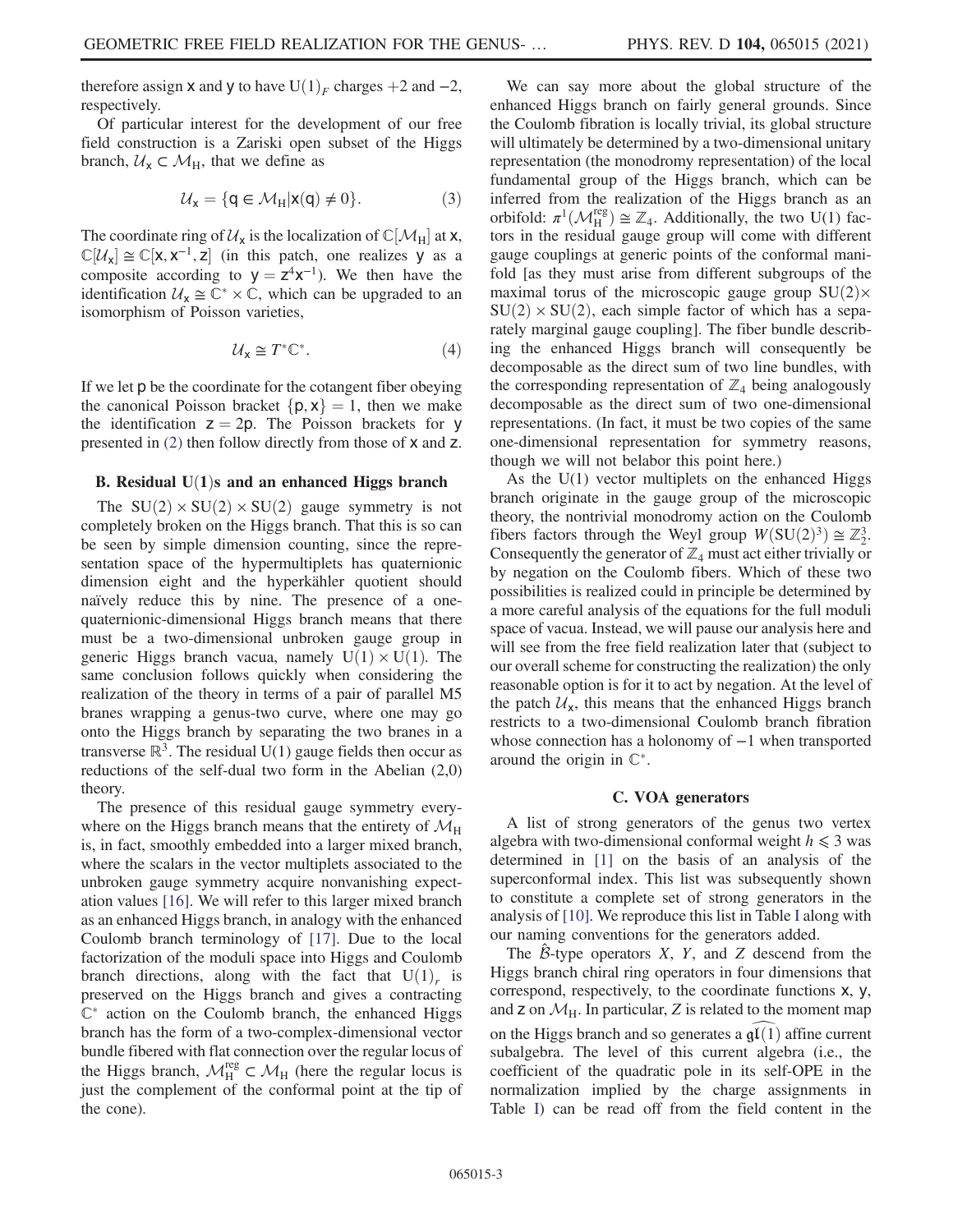<span id="page-3-1"></span>TABLE I. Chiral algebra generators for the genus two theory. The first two columns list the four-dimensional multiplet and name for each generator. The remaining columns list their twodimensional quantum numbers.

| Multiplet                                        | Name                            | h              | U(1) <sub>r</sub> | $\mathop{\rm U}(1)_F$ |
|--------------------------------------------------|---------------------------------|----------------|-------------------|-----------------------|
| $\hat{\mathcal{B}}_1$                            | Z                               | 1              | $\theta$          | $\theta$              |
| $\hat{\mathcal{B}}_2$                            | X                               | $\mathfrak{D}$ | $\Omega$          | $+2$                  |
| $\hat{\mathcal{B}}_2$                            | Y                               | 2              | 0                 | $-2$                  |
| $2 \times \mathcal{D}_{1(0,0)}$                  | $b_1^+, b_2^+$                  | 2              | $\frac{1}{2}$     | $+1$                  |
| $2 \times \bar{\mathcal{D}}_{1(0,0)}$            | $\bar{b}^{+1}, \, \bar{b}^{+2}$ | 2              |                   | $+1$                  |
| $2 \times \mathcal{D}_{1(0,0)}$                  | $b_1^-, b_2^-$                  | 2              |                   | $-1$                  |
| $2 \times \bar{\mathcal{D}}_{1(0,0)}$            | $\bar{b}^{-1}, \bar{b}^{-2}$    | 2              | $-\frac{1}{2}$    | $-1$                  |
| $\mathcal{D}_{\frac{3}{2}(0,\frac{1}{2})}$       | $\omega$                        | 3              | $+1$              | $\theta$              |
| $\bar{\mathcal{D}}_{\frac{3}{2}(\frac{1}{2},0)}$ | $\bar{\omega}$                  | 3              | $-1$              | $\Omega$              |
| $\hat{\mathcal{C}}_{0(0,0)}$                     | T                               | $\overline{c}$ | $\Omega$          | $\Omega$              |
| $3 \times \hat{C}_{1(0,0)}$                      | P, Q, R                         | 3              | 0                 | $\Omega$              |

Lagrangian description of the theory and is given by  $\ell = -2$  [\[18\]](#page-9-15).

The operators  $b^+$ <sub>a</sub> and  $b^-$ <sub>a</sub> ( $a = 1, 2$ ) and  $\omega$  are Hall-<br>the vood chiral ring generators while  $\bar{b}^{+a}$  and  $\bar{b}^{-a}$  and  $\bar{\omega}$ Littlewood chiral ring generators while  $\bar{b}^{+a}$  and  $\bar{b}^{-a}$ , and  $\bar{\omega}$ are their Hall-Littlewood antichiral ring counterparts. T is the VOA stress tensor, which generates a Virasoro subalgebra. Like with the affine current level, the Virasoro central charge is determined by the Lagrangian field content of the theory (or alternatively, by the four-dimensional c-type Weyl anomaly coefficient), and is given by  $c = -26$ .

The additional generators  $P$ ,  $Q$ , and  $R$  are more exotic since they are nonstress tensor,  $\hat{C}$ -type operators. The existence was deduced in [\[1\]](#page-9-0) from an analysis of the superconformal index at relatively low order. In the free field realization described in the next section, these will be observed to arise automatically in the  $b \times \bar{b}$  OPE.

#### III. THE FREE FIELD REALIZATION

<span id="page-3-0"></span>In this section we derive and present a free field realization for the genus-two VOA. While an explicit form for the VOA in terms of strong generators has been given in [\[10\]](#page-9-8), we will operate behind a veil of ignorance regarding results so as to help illustrate how the EFT-motivated free field ansatz constrains the form of the free field realization, ultimately leading to a quick and efficient (re)derivation of the full OPEs. For reference, note that the complete set of OPEs [in our conventions, and in terms of strong generators as redefined in Eqs.  $(19)$ ,  $(23)$ , and  $(24)$ ] are given by canonical T and Z OPEs encoding dimensions and  $U(1)<sub>F</sub>$ charges, Eqs. [\(20\),](#page-5-3) [\(21\),](#page-5-4) and [\(26\)](#page-5-5), and the  $\mathbb{Z}_2$  transformations of those with respect to the automorphism given in [\(25\)](#page-5-6).

We adopt the philosophy developed in our previous work [\[6\]](#page-9-4) and introduce ingredients in accordance with the Higgs branch physics of the theory. To this end, in correspondence with the  $U_x$  patch of  $\mathcal{M}_H$  and the two residual vector multiplets we introduce the free field VOA,

$$
\mathbb{V}_{\text{free}} = \text{SF}(2) \otimes \Pi. \tag{5}
$$

<span id="page-3-2"></span>The free field ingredients on the right hand side are defined as follows. The factor SF(2) denotes the VOA of two pairs of symplectic fermions (denoted here by  $\eta$ ),

$$
\eta_A(z)\eta_B(w) \sim \frac{\Omega_{AB}}{(z-w)^2}, \qquad A, B = 1, 2, ..., 4, \quad (6)
$$

<span id="page-3-3"></span>where  $\Omega_{AB}$  is a nondegenerate skew-symmetric matrix (the symplectic form). Whenever relevant, we will take  $Ω$  to have a canonical form with  $\Omega_{13} = \Omega_{24} = 1$  and other entries not related by skew-symmetry vanishing. The stress tensor for the symplectic fermions is given by

$$
T_{\eta} := -\frac{1}{2} \Omega^{AB} \eta_A \eta_B,\tag{7}
$$

and has central charge  $c<sub>\eta</sub> = -4$ . The VOA [\(6\)](#page-3-2) enjoys a USp(4) group of outer automorphisms (which accounts for the name of the algebra) under which the generators transform in the 4.

The factor Π denotes an "isotropic lattice VOA" (see [\[19,20\]](#page-9-16)). This is realized in terms of two chiral bosons  $\delta(z)$ ,  $\varphi(z)$  with nonvanishing OPEs

$$
\delta(z_1)\delta(z_2) \sim \langle \delta, \delta \rangle \log z_{12},
$$
  
 
$$
\varphi(z_1)\varphi(z_2) \sim \langle \varphi, \varphi \rangle \log z_{12},
$$
 (8)

where  $z_{12} = z_1 - z_2$  and we take  $\langle \delta, \delta \rangle = -\langle \varphi, \varphi \rangle$ , so that  $\delta + \varphi$  is null. The vertex algebra  $\Pi$  is the subalgebra of the rank (1,1) lattice VOA associated to these bosons where the lattice momentum is restricted to the null direction  $\delta + \varphi$  [\[21\],](#page-9-17)

$$
\Pi := \bigoplus_{n=-\infty}^{\infty} (V_{\partial \varphi} \otimes V_{\partial \delta}) e^{\frac{n(\delta + \varphi)}{2}}, \tag{9}
$$

where  $V_i$ ,  $j \in {\partial \varphi, \partial \delta}$  is the gl(1) affine current VOA associated with the current  $j$  [\[22\].](#page-9-18)

We can distill the requirements that were imposed on similar free field constructions in [\[6\]](#page-9-4) and apply them to the present case. We arrive at the following operational rules that we will impose on the putative free field realization of the genus-two VOA in  $\Pi \otimes SF(2)$ :

- (i) The affine current Z should be identified with  $\partial \varphi$  up to an overall rescaling.  $U(1)<sub>F</sub>$  charge is then related to the lattice momentum appearing in the exponentials in  $\Pi$  [\[23\]](#page-9-19).
- (ii) The four-dimensional  $U(1)_r$  symmetry is identified with the subgroup of the USp(4) symmetry of the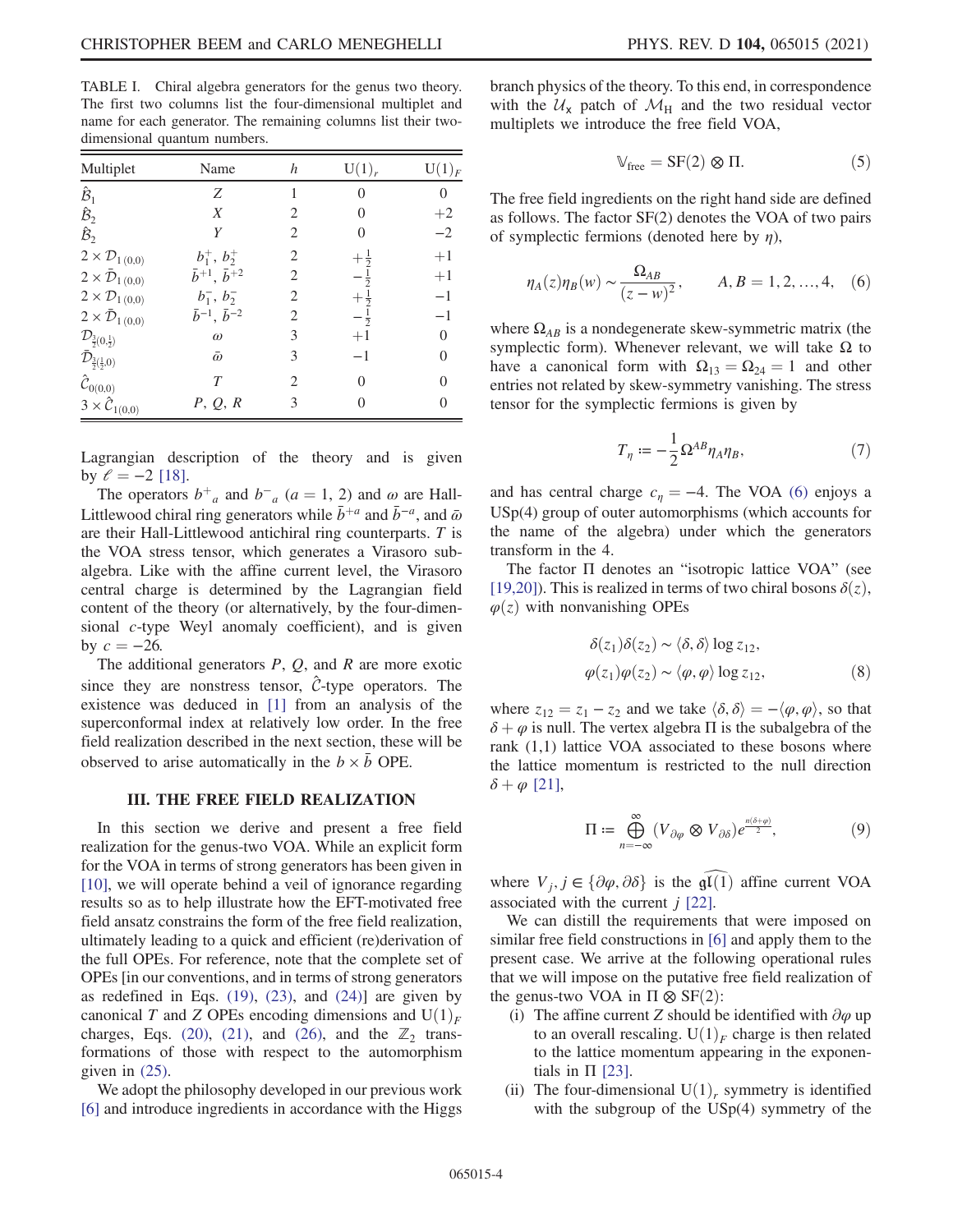symplectic fermions under which  $\eta_1$  and  $\eta_2$  have charge +1 and  $\eta_3$  and  $\eta_4$  have charge −1 [\[24\].](#page-10-0) This is an exact symmetry of the VOA.

- (iii) The VOA stress tensor is the sum of canonical stress tensors for the symplectic fermions and for  $\varphi$ , plus a stress tensor for  $\delta$  that may include some nonzero background charge.
- (iv) The affine current  $\partial \varphi$  and its derivatives do not appear in the expression for VOA generators other than  $Z$  and  $T$  as prescribed above [\[25\].](#page-10-1)
- (v) The Higgs branch generator X is realized with the operator  $e^{\delta+\varphi}$ . This plays the role of an affine version of the invertible coordinate  $x$  in  $\mathcal{U}_x$ . Requiring the correct conformal weight for this operator fixes the value of the background charge for  $\delta$  in the stress tensor.
- (vi) The symplectic fermions are understood as being valued in a fermionic vector bundle over  $\mathbb{C}^*$  associated to the Coulomb branch fibration of the enhanced Higgs branch described above. VOA operators should be constructed from "singlevalued" quantities on  $\mathcal{U}_x$ , taking account of the monodromy of the Coulomb fibers.

The details of our theory serve to immediate specialize some of the above considerations. In order to match  $U(1)<sub>F</sub>$ charge normalizations with those of Table [I](#page-3-1), we identify

$$
Z = \frac{2}{\langle \varphi, \varphi \rangle} \partial \varphi.
$$
 (10)

Consequently, the level  $\ell$  of the affine current is related to the bosonic normalization,

$$
Z(z_1)Z(z_2) \sim \frac{\ell}{(z_{12})^2}, \qquad \ell = \frac{4}{\langle \varphi, \varphi \rangle}.
$$
 (11)

Charge considerations (in conjunction with the general scheme presented above) then fixes the form of the operators with positive  $U(1)_F$  charges to take extremely simple forms. In particular, in order to be able to assign the correct  $U(1)<sub>F</sub>$  charge to the Hall-Littlewood operators  $b<sup>+</sup><sub>a</sub>$ and  $\bar{b}^{+a}$ , we must let the symplectic fermions to have  $\mathbb{Z}_2$ monodromy (resolving the question of the global structure of the enhanced Higgs branch), which allows (and requires) odd numbers of symplectic fermions to be accompanied by half-integer powers of  $e^{\delta+\varphi}$ . We then have the following simple realizations of the positive-charge Higgs and Hall-Littlewood generators,

<span id="page-4-2"></span>
$$
X = e^{\delta + \varphi}, \qquad b_a^+ = \eta_a e^{\frac{\delta + \varphi}{2}}, \qquad \bar{b}^{+a} = \eta^a e^{\frac{\delta + \varphi}{2}}, \quad (12)
$$

for  $a = 1$ , 2, and where we have introduced raised-index symplectic fermions  $\eta^A = \eta_B \Omega^{BA}$ , so in particular  $\eta^1 = \eta_3$ and  $\eta^2 = \eta_4$ .

To assign the correct scaling dimensions to these operators, the background charge for  $\delta$  is then fixed in terms of the normalization of  $\varphi$ , leading to a total stress tensor of the form

$$
T = T_{\eta} + \frac{1}{2\langle \varphi, \varphi \rangle} ((\partial \varphi)^{2} - (\partial \delta)^{2} + 4\partial^{2} \delta). \quad (13)
$$

The Virasoro central charge for this stress tensor takes the value  $c = -2 + 48/\langle \varphi, \varphi \rangle$ . For now we leave the normalization unfixed, though it is already clear that assigning  $\langle \varphi, \varphi \rangle = -2$  will return the correct value for c (and for  $\ell$ ).

<span id="page-4-0"></span>The subset of strong generators with positive  $U(1)_F$ charge  $\{b^+, a, \bar{b}^{+b}, X\}$  then obey the simple OPE relation

$$
b_a^+(z_1)\bar{b}^{+b}(z_2) \stackrel{(v.p.)}{\sim} \frac{\delta_a^b X(z_2)}{z_{12}^2},\tag{14}
$$

with all other OPEs being nonsingular. Here and in the following, we adopt the convention that in our OPEs, we only display the Virasoro primary operators. This convention is indicated by the symbol  $\stackrel{(v,p.)}{\sim}$ . The full OPE can then be reconstructed from the given data using Virasoro symmetry [\[26\]](#page-10-2).

The expressions for the  $b^-$  and  $\bar{b}^-$  operators turn out to be completely fixed by the requirement that they have the correct  $U(1)_r \times U(1)_F$  charges and that the  $b^-{}_a \times b^-{}_b$  and  $\bar{b}^-{}_a \times \bar{b}^-{}_b$  OPEs be nonsingular. (This require require- $\bar{b}^{-a} \times \bar{b}^{-b}$  OPEs be nonsingular. (This regularity requirement can be seen to follow from charge considerations and the list of strong generators with  $h \leq 3$  given in Table [I](#page-3-1).) The same requirements fix the normalization of the bosons to be  $\langle \varphi, \varphi \rangle = -2$ , so the affine current level and Virasoro central charges that were predicted by four-dimensional considerations arise automatically at this point within our scheme as a consistency condition.

<span id="page-4-1"></span>Direct computation then reveals that the  $b^-$  and  $\bar{b}^$ operators obey an OPE relation analogous to [\(14\)](#page-4-0) with the replacement  $X \rightarrow Y$ , i.e.,

$$
b^-{}_a(z_1)\bar{b}^{-b}(z_2)^{(\nu,\nu)}\frac{\delta_a^b Y(z_2)}{z_{12}^2}.
$$
 (15)

Here we have identified the single nontrivial Virasoro primary operator appearing in this OPE with the Higgs branch generator Y. This is the only option consistent with charge assignments given in Table [I](#page-3-1). In terms of free fields, we have to this point the following realizations for  $b^-$ ,  $\bar{b}^-$ , and Y operators [\[29\],](#page-10-3)

$$
b^-_a = (\eta_a((\partial \delta)^2 - \partial^2 \delta - 2T_\eta) - 2\partial \eta_a(\partial \delta) + \partial^2 \eta_a) e^{-\frac{1}{2}(\delta + \varphi)},
$$
  
\n
$$
\bar{b}^{-a} = (\eta^a((\partial \delta)^2 - \partial^2 \delta - 2T_\eta) - 2\partial \eta^a(\partial \delta) + \partial^2 \eta^a) e^{-\frac{1}{2}(\delta + \varphi)},
$$
  
\n
$$
Y = \left( (\partial \delta)^4 - 4(\partial^2 \delta)(\partial \delta)^2 + (\partial^2 \delta)^2 + 2(\partial^3 \delta)(\partial \delta) - \frac{1}{3}\partial^4 \delta - 4T_\eta(\partial \delta)^2 + 4\partial T_\eta(\partial \delta) + \mathcal{O}^{(4)}_\eta \right) e^{-(\delta + \varphi)}.
$$
  
\n(16)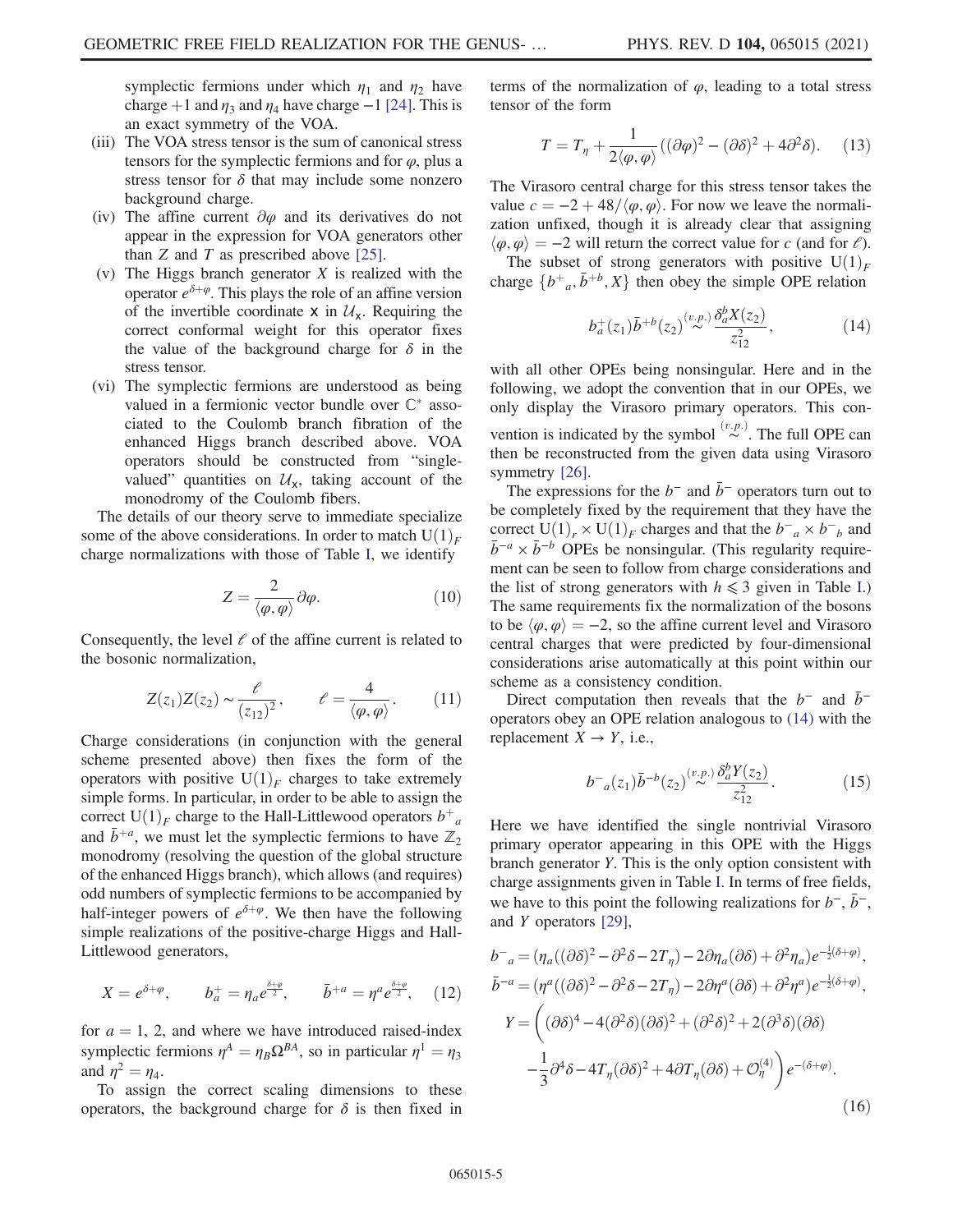<span id="page-5-7"></span>The operator  $\mathcal{O}_\eta^{(4)}$  appearing in the expression for Y resides entirely in the SF(2) algebra can be expressed as

$$
\mathcal{O}_{\eta}^{(4)} = 44(T_{\eta}T_{\eta}) - 14\partial^2 T_{\eta} - 4W_{\eta},
$$
  

$$
W_{\eta} = 12T_{\eta}^2 + 4\Omega^{AB}(\eta_A \partial^2 \eta_B) - 3\Omega^{AB}\partial \eta_A \partial \eta_B.
$$
 (17)

We will return in the next section to the conceptual status of the  $W_n$  operator.

We are now in position to make an important observation, which is that the operators  $b^+$  and  $\bar{b}^+$  and separately the operators  $b^-$  and  $\bar{b}^-$  can be assembled into irreducible representations of the full USp(4) automorphism group of the symplectic fermions. Indeed, let us define

$$
\chi_A^+(z) = \eta_A e^{\frac{\delta + \varphi}{2}},
$$
  
\n
$$
\chi_A^-(z) = (\eta_A((\partial \delta)^2 - \partial^2 \delta - 2T_\eta))
$$
  
\n
$$
-2\partial \eta_A(\partial \delta) + \partial^2 \eta_A e^{-\frac{1}{2}(\delta + \varphi)},
$$
\n(18)

<span id="page-5-0"></span>which are related to our previous generators according to

$$
\chi_{1,2}^{\pm} \equiv b_{1,2}^{\pm}, \qquad \chi_{3,4}^{\pm} \equiv \bar{b}^{\pm 1,2}.
$$
 (19)

<span id="page-5-3"></span>The OPEs [\(14\)](#page-4-0) and [\(15\)](#page-4-1) can now be rewritten in the manifestly covariant form,

$$
\chi_A^+(z_1)\chi_B^+(z_2) \stackrel{(v.p.)}{\sim} \frac{\Omega_{AB}X(z_2)}{z_{12}^2},
$$
  

$$
\chi_A^-(z_1)\chi_B^-(z_2) \stackrel{(v.p.)}{\sim} \frac{\Omega_{AB}Y(z_2)}{z_{12}^2}.
$$
 (20)

In turn, the operators  $\chi_A^{\pm}$  weakly generate the entire VOA; we recover the rest of the strong generators by examining their singular OPEs (and, in principle, iteratively taking more OPEs until the algebra closes). Notably, this implies that the full VOA also inherits the complete USp(4) outer automorphism symmetry of the symplectic fermions! In practice, beyond those operators that have already been defined, we need only study the  $\chi^+ \times \chi^-$  OPEs to realize the full list of strong generators. Directly computing, we find the following singular OPE,

<span id="page-5-4"></span>
$$
\chi_A^+(z_1)\chi_B^-(z_2)^{(\nu,p)}\Omega_{AB}\left(\frac{12}{z_{12}^4}-\frac{6Z}{z_{12}^3}+\frac{Z_{(\nu,p)}^2}{z_{12}^2}\right)-\frac{2\Upsilon_{AB}}{z_{12}},\quad(21)
$$

where the new generator  $\Upsilon_{AB}$  transforms in the fivedimensional, two-index antisymmetric tensor representation of USp(4). It is realized in terms of free fields as

$$
\Upsilon_{AB} = \frac{1}{2} \left( (\partial \delta) \eta_{\parallel A} \eta_{B\parallel} - \partial (\eta_{\parallel A} \eta_{B\parallel}) \right), \tag{22}
$$

with double brackets denoting antisymmetrization and removal of the  $Ω$  trace [\[30\]](#page-10-4).

This five-dimensional multiplet combines all of the remaining strong generators from Table [I,](#page-3-1) namely  $\{\omega, P, Q, R, 2\bar{\omega}\}\.$  Indeed, specializing the indices A, B to <span id="page-5-1"></span>particular values give the VOA operators corresponding to these different four-dimensional multiplets. The additional  $D$  and  $\bar{D}$  operators are given by

$$
\omega = \Upsilon_{12} = \eta_1 \eta_2 (\partial \delta) - \partial (\eta_1 \eta_2),
$$
  
\n
$$
\bar{\omega} = \Upsilon_{34} = \eta_3 \eta_4 (\partial \delta) - \partial (\eta_3 \eta_4),
$$
\n(23)

<span id="page-5-2"></span>while for the trio of  $\hat{C}_{1(0,0)}$  operators with  $h = 3$  we have

$$
P = \Upsilon_{14} = \eta_1 \eta_4 (\partial \delta) - \partial (\eta_1 \eta_4),
$$
  
\n
$$
Q = \Upsilon_{13} = \frac{1}{2} ((\eta_1 \eta_3 - \eta_2 \eta_4)(\partial \delta) - \partial (\eta_1 \eta_3 - \eta_2 \eta_4)),
$$
  
\n
$$
R = \Upsilon_{23} = \eta_2 \eta_3 (\partial \delta) - \partial (\eta_2 \eta_3).
$$
 (24)

With a full complement of strong generators in place, the defining singular OPEs can now be calculated and they automatically take a manifestly USp(4) covariant form. To simplify the presentation, we will exploit the existence of an additional discrete symmetry (the origin of which lies with CPT symmetry, or reflection positivity, in four dimensions) [\[31\]](#page-10-5). This manifests for us as a  $\mathbb{Z}_2$  automorphism that exchanges, amongst other things,  $D$  and  $D$ operators and reverses  $U(1)<sub>F</sub>$  charges; more precisely the action on strong generators is as follows,

<span id="page-5-6"></span>
$$
\{X, Y, Z, \chi_A^{\pm}, \Upsilon_{BC}\} \to \{Y, X, -Z, \chi_A^{\mp}, -\Upsilon_{BC}\}.
$$
 (25)

[In retrospect, given this symmetry one could immediately deduce [\(15\)](#page-4-1) from [\(14\)](#page-4-0).]

<span id="page-5-5"></span>We will take advantage of this symmetry by giving a slightly abbreviated list of strong generator OPEs, from which the remaining OPEs can be recovered by acting with the  $\mathbb{Z}_2$  automorphism,

$$
X(z_1)Y(z_2)^{(v,p)} \sim \frac{72}{z_{12}^4} - \frac{72Z}{z_{12}^3} + \frac{32Z_{(v,p)}^2}{z_{12}^2} - \frac{8Z_{(v,p)}^3}{z_{12}},
$$
  
\n
$$
\chi_A(z_1)X(z_2)^{(v,p)} \sim \frac{6\chi_A^+}{z_{12}^2} + \frac{4(Z\chi_A^+)_{(v,p)}}{z_{12}},
$$
  
\n
$$
X(z_1)Y_{AB}(z_2)^{(v,p)} \sim \frac{-2(\chi_{\parallel A}^+ \chi_{B\parallel}^+)_{(v,p)}}{z_{12}^3},
$$
  
\n
$$
Y_{AB}(z_1)\chi_C^+(z_2)^{(v,p)} \sim \frac{3\Omega_{C\parallel A}\chi_{B\parallel}^-}{z_{12}^3} + \frac{\Omega_{C\parallel A}(Z\chi_{B\parallel}^-)_{(v,p)}}{z_{12}^2},
$$
  
\n
$$
-\frac{\Omega_{C\parallel A}((\partial Z)\chi_{B\parallel}^-)_{(v,p)}}{z_{12}},
$$
  
\n
$$
Y_{AB}(z_1)Y_{CD}(z_2)^{(v,p)} \mathbf{P}_{ABCD}^1 \left(\frac{18}{(z_{12})^6} - \frac{Z_{(v,p)}^2}{(z_{12})^4} + \frac{(\partial^2 ZZ)_{(v,p)} + \frac{1}{2}(\Omega^{AB}\chi_A^+ \chi_B^-)_{(v,p)}}{(z_{12})^2}\right)
$$
  
\n
$$
+\frac{\frac{1}{2}(\Omega \chi^+ \partial \chi^-)_{ABCD}}{z_{12}}.
$$
  
\n(26)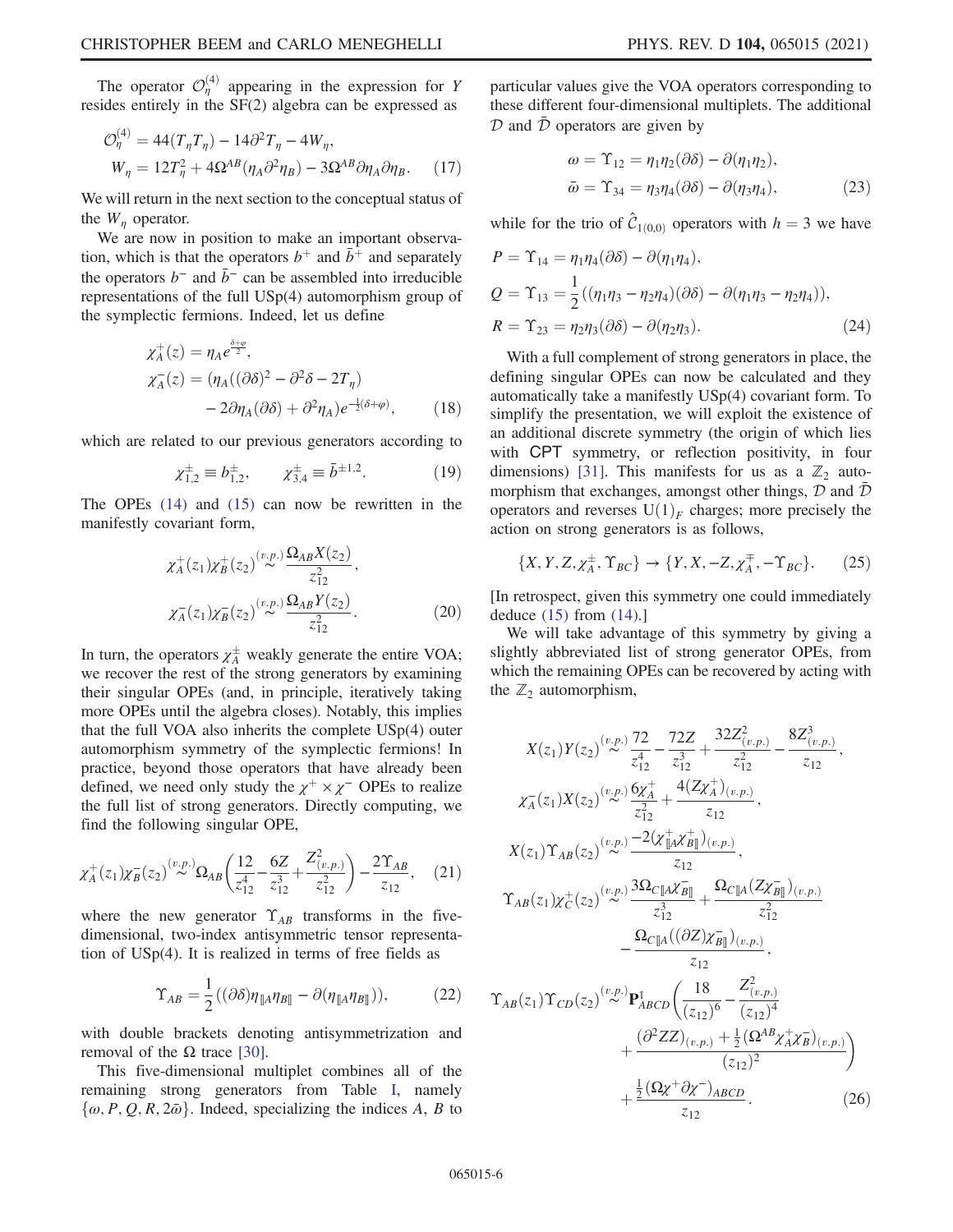In the above equation,  $(\partial^n \mathcal{O}_1 \mathcal{O}_2)_{(v,n)}$  denotes the Virasoro primary operator appearing at order  $(z_{12})^n$  in the  $\mathcal{O}_1 \times \mathcal{O}_2$  OPE [\[34\].](#page-10-6) In the final line,  $\mathbf{P}_{ABCD}^1$  is the projection tensor from the  $5 \otimes 5$  of USp(4) to the singlet,

$$
\mathbf{P}_{ABCD}^1 = \Omega_{AC} \Omega_{BD} - \Omega_{AD} \Omega_{BC} - \frac{1}{2} \Omega_{AB} \Omega_{CD}. \tag{27}
$$

Finally, for a two-index tensor operator  $\mathcal{O}_{AB}$  we have defined

$$
(\Omega \mathcal{O})_{ABCD} = \Omega_{AC} \mathcal{O}_{(BD)} + \Omega_{BD} \mathcal{O}_{(AC)}
$$

$$
- \Omega_{AD} \mathcal{O}_{(BC)} - \Omega_{BD} \mathcal{O}_{(AC)}, \qquad (28)
$$

with parentheses denoting symmetrization (with weight one).

#### IV. TECHNICAL OBSERVATIONS

<span id="page-6-0"></span>There are a number of remarkable features of this VOA and the associated free field realization. The first, and perhaps most striking, is the observation from the previous section that the full USp(4) symmetry of the symplectic fermions is inherited by the VOA. This goes beyond the SU(2) symmetry that was observed in [\[10\],](#page-9-8) with that symmetry arising as the subgroup of USp(4) that preserves the spaces of Hall-Littlewood chiral ring operators and Hall-Littlewood antichiral ring operators, respectively. [In our conventions, these are block-diagonal USp(4) matrices with two blocks of size two. Alternatively, this is the centralizer of U(1)<sub>r</sub> ⊂ USp(4), whose generator is realized by the matrix  $\frac{1}{2}$  diag(+1, +1, -1, -1).] This has the sur-<br>prising consequence of relating VOA operators associated prising consequence of relating VOA operators associated to  $D$ ,  $\bar{D}$ , and  $\hat{C}$  multiplets in four dimensions. Indeed, it is an entertaining consequence of this symmetry that while the genus-two VOA has strong generators beyond the stress tensor and Hall-Littlewood chiral ring operators (which were identified as a somewhat canonical set of generators in [\[1\]](#page-9-0)), all of its generators are related to those by outer automorphism symmetry! Additionally, the rather large collection of strong generators of the VOA now organize into just five irreducible representations of the full outer automorphism group.

A more technical observation is that the Higgs branch generators and the stress tensor  $\{X, Y, Z, T\}$  collectively strongly generate a closed vertex operator subalgebra. Retrospectively, given the list of generators in Table [I](#page-3-1), the existence of this closed subalgebra is guaranteed given the existence of enhanced USp(4) symmetry [or even the smaller SU(2) symmetry of [\[10\]\]](#page-9-8), since this precludes the appearance of the  $\hat{C}_{1(0,0)}$  generators in the  $X \times Y$  OPE. This subalgebra is a *W* algebra of type  $W[1, 2, 2, 2]$ , and one may verify by direct computation that it can be identified may verify by direct computation that it can be identified with (a quotient of) the specialization of the subregular Drinfel'd-Sokolov W algebra for Lie algebra  $c_2 \approx \mathfrak{usp}(4)$ at level  $k = -\frac{5}{2}$  [\[35\]](#page-10-7).<br>The realization of the

The realization of this  $W[1, 2, 2, 2]$  subalgebra utilizes the mplectic fermions only through the combinations  $T$  and symplectic fermions only through the combinations  $T_n$  and  $W_n$  introduced in [\(7\),](#page-3-3) [\(17\).](#page-5-7) These composite operators are precisely the strong generators of a vertex operator subalgebra  $W[2, 4] \cong SF(2)^{USp(4)}$  [\[36\].](#page-10-8) This two-generator VOA is equivalent to the specialization (and simple quo-VOA is equivalent to the specialization (and simple quotient) of the principle W algebra of type  $c_2$ ,  $W_{-\frac{5}{2}}(c_2, f_{\text{prin}})$ corresponding to  $c = -4$ , see Theorem 5.1 in [\[37\]](#page-10-9). In this sense, ignoring the origins of the operators  $T_n$  and  $W_n$  in symplectic fermions, we have a realization of  $W_{-5/2}(\mathfrak{c}_2, f_{\text{subreg}})$  in terms of  $\Pi \otimes W_{-5/2}(\mathfrak{c}_2, f_{\text{prin}})$ .

Remarkably, this construction can then be generalized to a realization of the general subregular algebra  $W^k(c_2, f_{\text{subreg}}) \subset \Pi \otimes W^k(c_2, f_{\text{prin}})$ . Taking  $W_2$  and  $W_4$ to generate a (generic-level)  $W^k(c_2, f_{\text{prin}})$  with  $W_2$  a Virasoro operator of central charge

$$
c_{\mathcal{W}[2,4]} = -\frac{(3\ell+2)(5\ell+8)}{4+\ell},\tag{29}
$$

we have

$$
X = e^{\delta + \varphi}, \qquad Z = \frac{\ell}{2} \partial \varphi, \qquad T = W_2 + T_{\varphi} + T_{\delta},
$$
  
\n
$$
Y = \left( (\partial \delta)^4 - \frac{8(4+\ell)}{\ell^2} W_2 (\partial \delta)^2 + \frac{16(8+6\ell+\ell^2)}{\ell^3} W_2 \partial \delta - \frac{8(1+\ell)}{\ell} \partial^2 \delta (\partial \delta)^2 + \frac{16+20\ell+7\ell^2}{\ell^2} (\partial^2 \delta)^2 + \frac{8(4+\ell)}{\ell^2} \partial W_2 \partial \delta + \frac{8+6\ell}{\ell} \partial^3 \delta \partial \delta - \frac{2(4+7\ell+3\ell^2)}{3\ell^2} \partial^4 \delta + \frac{4+\ell}{\ell^4} \mathcal{O}_W^{(4)} \right) e^{-\delta - \varphi},
$$
  
\n
$$
\mathcal{O}_W^{(4)} = \frac{32(4+\ell)(40+79\ell+24\ell^2)}{75\ell^2 + 148\ell - 8} W_2^2 - \frac{16(96+212\ell+133\ell^2+59\ell^3+15\ell^4)}{75\ell^2 + 148\ell - 8} \partial^2 W_2 + \frac{1440(-128-112\ell+24\ell^2+26\ell^3+3\ell^4)}{75\ell^2 + 148\ell - 8} W_4.
$$
  
\n(30)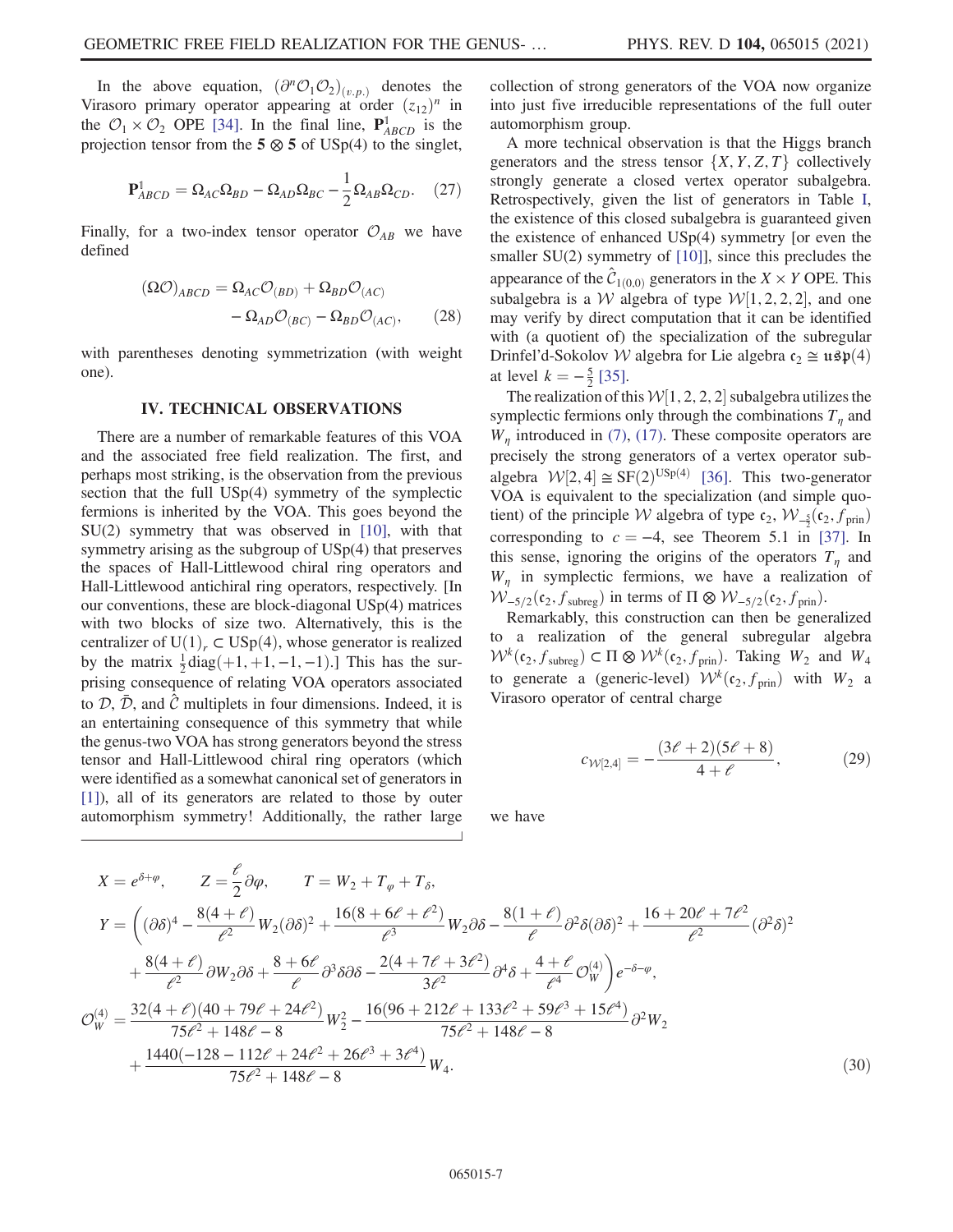In this equation,  $\ell$  denotes the level of the  $U(1)$  current in  $W^k(c_2, f_{\text{subreg}})$ , which is related to the level of the  $c_2$ affine current algebra by  $l = 4(k + 2)$  and to the normalization of  $\varphi$  by  $\langle \varphi, \varphi \rangle = 4/\ell$ .

When specialized to the value  $\ell = -\frac{8}{5}$ , the entire  $k(e, f)$  algebra becomes pull and its simple quotient  $W^{k}(c_2, f_{\text{prin}})$  algebra becomes null and its simple quotient  $W_k(c_2, f_{\text{prin}})$  becomes trivial. Consequently we recover a free field realization of  $W_{-12/5}$ ( $c_2$ ,  $f_{\text{subreg}}$ ) using only the lattice degrees of freedom from Π [in fact, only the subalgebra with even  $U(1)_F$  charge]. This then gives a free field realization of precisely the VOA associated to the  $(A_1, A_7)$  Argyres-Douglas SCFT [\[4\]](#page-9-2), for which the Higgs branch is still  $\mathbb{C}_2/\mathbb{Z}_4$  but there are no additional residual degrees of freedom in generic Higgs vacua.

It is natural to ask if there is a more general story of free field realizations for Drinfel'd-Sokolov W algebras along these lines, and indeed this example seems to be a particular instance of a more general (conjectural) construction [\[38\]](#page-10-10). We summarize the apparent situation as follows: given a finite-dimensional, semisimple Lie algebra g and two nilpotent elements (representing conjugacy classes) f and  $f'$ , such that  $f'$  covers  $f$  [\[39\]](#page-10-11), then (we conjecture) there exists a realization (sometimes referred to as a generalized free field realization) of  $W^k(\mathfrak{g}, f)$  as a sub-VOA of  $\mathbb{V}_{\text{free}} \otimes \mathcal{W}^k(\mathfrak{g}, f')$  where the factor  $\mathbb{V}_{\text{free}}$  is a lattice VOA. These free fields have a transparent geometric VOA. These free fields have a transparent geometric interpretation as they are associated to the transverse space to the nilpotent orbit  $\mathbb{O}_f$  in  $\mathbb{O}_{f'}$ .

In the example above, we have precisely this structure where  $\mathbf{g} = \mathbf{c}_2$ ,  $(f, f') = (f_{\text{subreg}}, f_{\text{prin}})$ , and the transverse<br>space in question is  $\mathbb{C}^2/\mathbb{Z}$ , see [40]. The case of  $\mathbf{a} = \mathbf{a}$ . space in question is  $\mathbb{C}^2/\mathbb{Z}_4$ , see [\[40\]](#page-10-12). The case of  $\mathfrak{g} = \mathfrak{a}_2$ ,  $(f, f') = (f_{\text{subreg}}, f_{\text{prin}})$  appeared recently in [\[11\]](#page-9-9) where a<br>realization of the Berchedeky Polygkov elgebra BDk  $\sim$ realization of the Bershadsky-Polyakov algebra BP<sup>k</sup> ≅  $W^k(\mathfrak{a}_2, f_{\text{subreg}} = f_{\text{min}})$  was given. That same construction, together with one corresponding to the pair  $(f, f') =$  $(0, f_{\min})$ , was produced independently in [\[41\]](#page-10-13). For arbitrary<br> $\alpha$  and  $(f f') = (0, f_{\min})$  the realization is obtained by a **g** and  $(f, f') = (0, f_{min})$  the realization is obtained by a simple generalization of the one presented in [6]. For the simple generalization of the one presented in [\[6\]](#page-9-4). For the most general choices of  $\mathfrak g$  and  $f, f'$ , some technical<br>obstacles and concentual challenges remain. We will return obstacles and conceptual challenges remain. We will return to this briefly in Sec. [VI](#page-8-0).

# <span id="page-7-0"></span>V. RECOVERING HIGGS AND HALL-LITTLEWOOD CHIRAL RINGS

A simple application of the free field realization given above is to derive/predict the structure of the Hall-Littlewood chiral ring by taking a semiclassical limit. As in [\[6\]](#page-9-4), the free field vertex algebra used here admits a canonical, ascending  $R$  filtration that we propose to identify with the R filtration coming from the underlying  $SU(2)_R$ symmetry of the four-dimensional SCFT (cf. [\[4\]](#page-9-2)). For the isotropic lattice algebra Π, the filtration is defined by [here  $j_{\pm} := \frac{1}{2} (\partial \delta \pm \partial \varphi)],$ 

$$
F_R \Pi = \text{span}\{ (j_\pm)^{n_0^+} (\partial j_\pm)^{n_1^+} \cdots (\partial^k j_\pm)^{n_k^+} e^{\frac{m}{2}(\delta + \varphi)} \},
$$
  
where  $n_0^- + \cdots + n_k^- + m \le R$ . (31)

For the symplectic fermions we have,

$$
F_R S F(2) = \text{span}\left\{ \prod_{A=1}^4 (\eta_A)^{n_0^A} \cdots (\partial^k \eta_A)^{n_{k_A}^A} \right\},\
$$
  
where 
$$
\sum_{A=1}^4 n_0^A + \cdots + n_{k_A}^A \le \frac{1}{2} R.
$$
 (32)

For both of these, the normally ordered product descends to a graded (super)commutative multiplication and the singular terms in the OPE reduce to a vertex Poisson algebra structure at the level of the associated graded. By further restricting to the subspace of the associated graded with  $h = R$  we recover the Higgs branch chiral ring as a Poisson algebra, with the Poisson bracket encoded in simple poles. In the case at hand, this amounts to replacing  $j = \rightarrow 2p$ ,  $j_+ \to 0$ ,  $e^{\frac{n}{2}(\delta + \varphi)} \to e^{\frac{n}{2}}$  and dropping all terms with additional differentiation as well as the entire symplectic tional differentiation as well as the entire symplectic fermion algebra. Additionally, p and e inherit a canonical Poisson structure  $\{p, e\} = e$ .

Applying these replacements to the VOA generators, we set to zero all but  $\{X, Y, Z\}$ , which correspond to  $\beta$ operators, and for those the replacements return a "freefield realization" of the Higgs branch chiral ring,

$$
X \to \mathbf{x} = \mathbf{e},
$$
  
\n
$$
Z \to \mathbf{z} = 2\,\mathbf{p},
$$
  
\n
$$
Y \to \mathbf{y} = 16\,\mathbf{p}^4\mathbf{e}^{-1},
$$
\n(33)

These manifestly reproduce the defining Higgs chiral ring relation and give us back the expressions in terms of the coordinate ring on  $\mathcal{U}_x$  from [II A](#page-1-3).

In the presence of operators with nonvanishing  $U(1)<sub>r</sub>$ charge, we can instead make a more refined restriction of the associated graded to components obeying the relation  $h = R + r$ . Doing this returns a kind of free-field realization of the Hall-Littlewood chiral ring. (Alternatively, one could restrict to components with  $h = R - r$  and recover the Hall-Littlewood antichiral ring, which is isomorphic.) At the level of our free field generators, this amounts to additionally retaining (undifferentiated)  $\eta_1$  and  $\eta_2$  (with trivial Poisson bracket), while setting to zero  $\eta_3$  and  $\eta_4$  as well as all derivatives of symplectic fermions. Of course, this breaks the USp(4) outer automorphism symmetry to U(2). We are left with the following additional  $D$ -type generators of the Hall-Littlewood chiral ring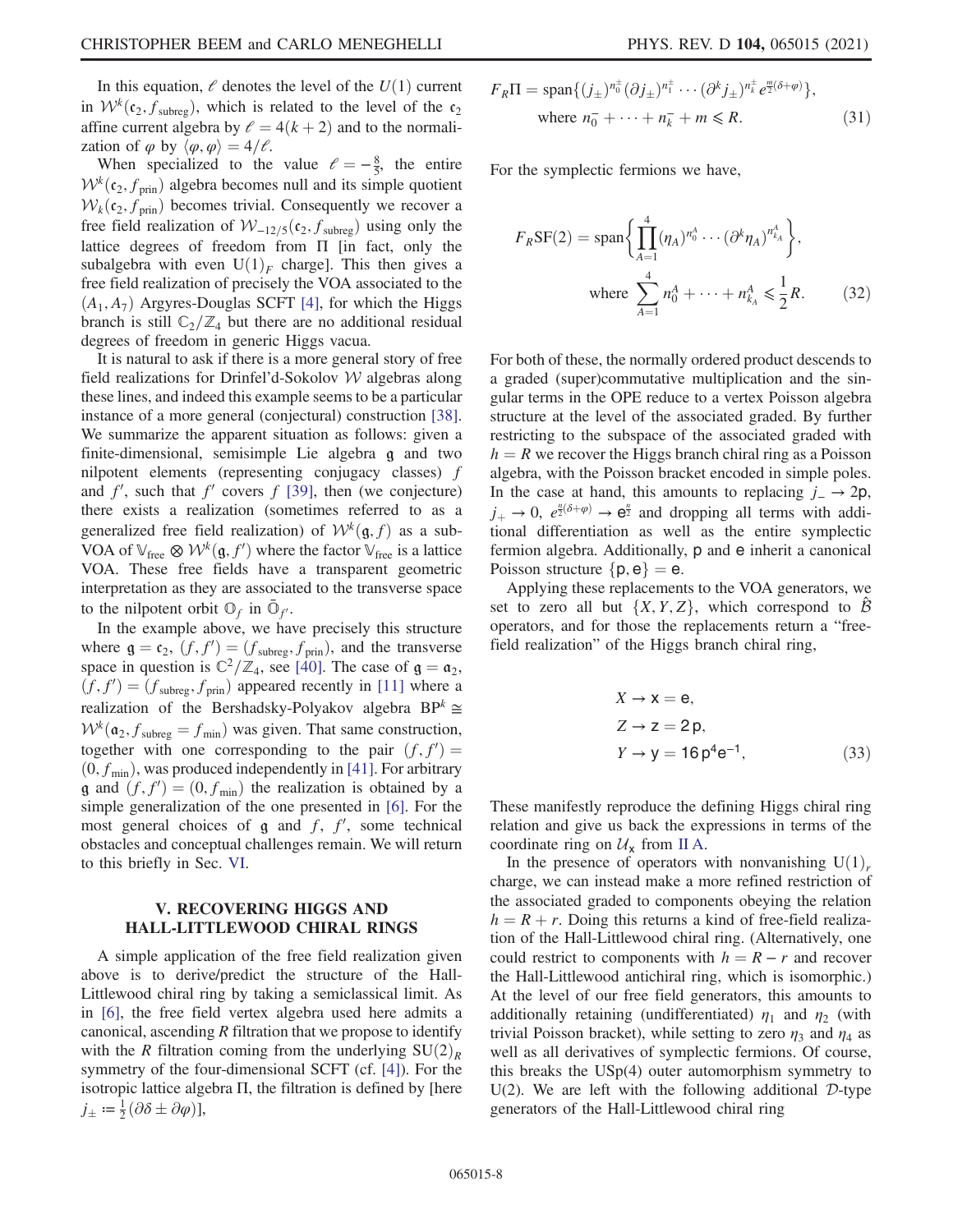$$
b^{+}{}_{a} = \chi_{a}^{+} \rightarrow \chi_{a}^{+} = \eta_{a} \mathbf{e}_{z}^{\frac{1}{2}},
$$
  
\n
$$
b^{-}{}_{a} = \chi_{a}^{-} \rightarrow \chi_{a}^{-} = 4\eta_{a} \mathbf{p}^{2} \mathbf{e}_{z}^{-\frac{1}{2}},
$$
  
\n
$$
\omega = \Upsilon_{12} \rightarrow \Upsilon = \eta_{1} \eta_{2} \mathbf{p},
$$
\n(34)

where  $a = 1$ , 2. From these expressions, one can easily read off chiral ring relations amongst these generators, as well as a Poisson bracket for the Hall-Littlewood chiral ring that extends that of the Higgs branch chiral ring. Indeed, we have confirmed that these reproduce the chiral ring relations and Poisson brackets as they are computed directly from the Lagrangian description [\[42\]](#page-10-14).

#### VI. DISCUSSION

<span id="page-8-0"></span>The realization of the genus-two VOA presented here has a number of suggestive qualities that warrant further comment.

The most prominent feature of the construction is the manifestation of the large outer automorphism group  $USp(4)$ . Even more so than the  $SU(2)$  subgroup that was identified in [\[10\]](#page-9-8), this is an unlikely looking symmetry since it mixes four-dimensional multiplets of much different types ( $(D, \bar{D})$ , and  $\hat{C}$ ). Such a phenomenon has been seen to arise in a few previously studied examples, namely in the free vector multiplet theory (corresponding to just symplectic fermions with the attendant symplectic outer automorphism group), and in  $\mathcal{N} = 4$  supersymmetric Yang-Mills theory, where there is a USp(2) outer automorphism symmetry of the small  $\mathcal{N} = 4$  superconformal algebra that seems to be preserved in the full VOA [\[1,6,7\]](#page-9-0). Based on these examples, it seems the existence of such outer automorphisms may be meaningfully related to the existence of an enhanced Higgs branch.

It is further interesting to observe that this symmetry group appears as the flavor symmetry of the three-dimensional Coulomb branch obtained by reducing our genustwo SCFT on a circle and flowing to the infrared SCFT. That three-dimensional fixed point has a mirror dual description as an SU(2) gauge theory with two hypermultiplets both transforming in the adjoint representation of the gauge group [\[43\],](#page-10-15) a description that renders the USp(4) symmetry transparent. A (potentially trivial) action of Coulomb branch symmetries by outer automorphisms arises for VOAs realized on boundaries of three-dimensional  $\mathcal{N} = 4$  SCFTs [\[44,45\],](#page-10-16) and the present theory can certainly be realized as such a boundary VOA by compactification on a cigar (or alternatively directly in terms of the three-dimensional reduction in the  $H$  twist). However, the USp(4) action we have found seems difficult to interpret in this manner, since it includes as a subgroup the  $U(1)<sub>r</sub>$ symmetry. It would of interest to better understand the interpretation of this outer automorphism from complementary perspectives.

It has been proposed in [\[6,8\]](#page-9-4) that free field realizations of this type should be thought of in four-dimensional terms as a kind of inverse Higgsing operation, and the present example seems to reinforce this idea. In the cases studied in those previous works, the Higgsing operation in question could be understood at the level of VOAs as an instance of quantum Drinfel'd Sokolov reduction for an  $\mathfrak{sl}(2)$  affine subalgebra of the parent VOA. The free field realizations were then performing an inverse Drinfel'd-Sokolov reduction.

In the present case, we would interpret the Higgsing operation that is being inverted amounts as giving x an expectation value [which preserves a diag $(U(1)_F \times U(1)_R)$ ] symmetry that is interpreted as the infrared  $U(1)<sub>R</sub>$  symmetry] leading to the restriction to the patch  $U_x \subset M_H$ . It is tempting to conjecture that this Higgsing can be implemented at the level of the VOA by introducing a  $(0,1)$  bcghost system and passing to the cohomology of a BRST operator of the form

$$
Q_{\text{BRST}} = \int \frac{dz}{2\pi i} c(z) (X(z) - 1).
$$
 (35)

One may quickly check that a modified version of the stress tensor,

$$
T_{\rm IR} = T + T_{bc} + \partial Z,\tag{36}
$$

is  $Q_{BRST}$  closed and has  $c = -4$ , but we have not attempted a more detailed analysis. The full BRST cohomology should be identifiable with the symplectic fermion VOA. We are not aware of any analysis of precisely this type of BRST problem in the VOA literature.

As we mentioned in Sec. [IV,](#page-6-0) our realization of the generic-level  $W^k(c_2, f_{\text{subreg}})$  is in many ways analogous<br>to the realization of the Bershadsky-Polyakov algebra  $W^k(\mathfrak{a}_2, f_{\text{subreg}})$  presented in [\[11\]](#page-9-9). In that work, the realization was used to understand the structure of a fairly general class of representations of the VOA known as relaxed highest weight modules. It would be interesting to study the same class of modules in the present case, and potentially connect with the study of class  $S$  surface operators.

An important problem is to generalize the free-field methods described in this and previous papers of the authors to the point where they accommodate the higher-genus class  $S$  theories. At genus  $q$ , the Higgs branch is the Kleinian singularity of type  $D_{q+1}$ , so in particular for  $g \geq 3$  there are no flavor symmetries. The absence of an organizing U(1) symmetry is an apparent obstacle to implementing the same sort of free field scheme used in this paper. (Indeed, the difficulties associated with the general D-type Kleinian singularities arise in the context of the conjectural Drinfel'd-Sokolov program outlined at the end of Sec. [IV.](#page-6-0)) However, for the higher-genus theories it is reasonable to suspect that other features of the present example may generalize more easily.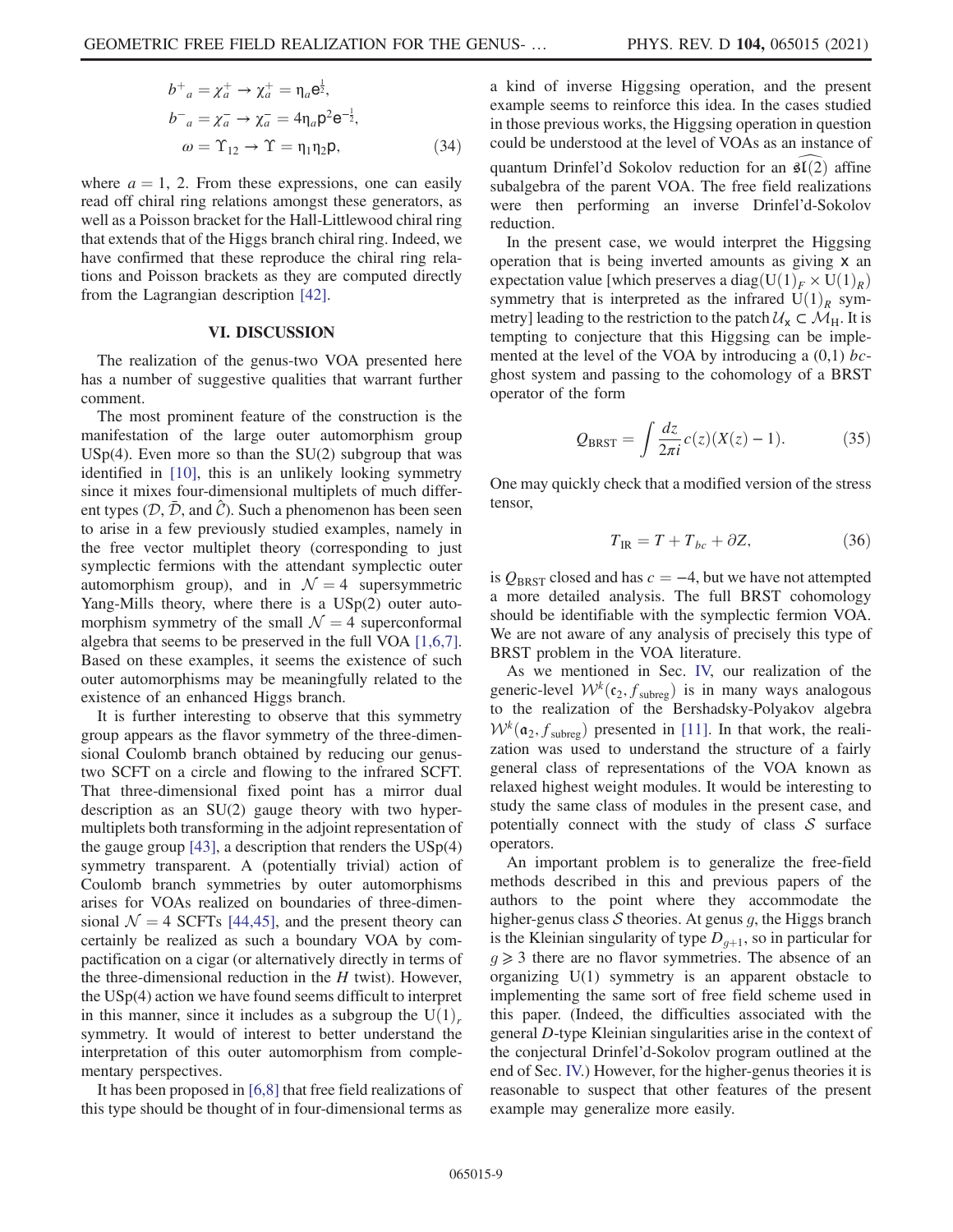A natural conjecture is that the higher-genus VOAs will enjoy  $USp(2g)$  outer automorphism symmetries and that the  $USp(2g)$  invariant sub-VOA will be isomorphic to  $W_{-q-1/2}(\mathfrak{c}_q, f_{\text{subreg}})$  and realized in terms of  $SF(2g)^{USp(2g)} \simeq W_{-g-1/2}(\mathfrak{c}_g, f_{\text{reg}})$  and a rank (1,1) lattice VOA. An analysis of the superconformal index along with results of  $[42]$  suggest that the these theories have  $D$  and  $\overline{\mathcal{D}}$ -type generators of dimension  $h = 2$  and  $h = q$  that transform in the fundamental  $(2q)$ -dimensional representation of the outer automorphism group (generalizing  $\chi^{\pm}$  at genus two). Hopefully these will (weakly) generate the full VOA, allowing for a similarly economical derivation of the full VOAs to what we found here.

We hope to return to all of these points in future work.

### ACKNOWLEDGMENTS

The authors would like to thank Diego Berdeja Suárez, Thomas Creutzig, Sujay Nair, and Wolfger Peelaers for useful discussions and collaborations on this and related topics. We would especially like to thank Leonardo Rastelli for collaboration on the larger project concerning free field realizations of four-dimensional VOAs. The research of C. B. is supported in part by ERC Consolidator Grant No. 864828 "Algebraic Foundations of Supersymmetric Quantum Field Theory (SCFTAlg)" and in part by the Simons Collaboration for the Nonperturbative Bootstrap under Grant No. 494786 from the Simons Foundation. The work of C. M. has is funded by the European Unions Horizon 2020 research and innovation program under the Marie Skłodowska-Curie Grant Agreement No. 754496.

- <span id="page-9-0"></span>[1] C. Beem, M. Lemos, P. Liendo, W. Peelaers, L. Rastelli, and B. C. van Rees, Infinite chiral symmetry in four dimensions, [Commun. Math. Phys.](https://doi.org/10.1007/s00220-014-2272-x) 336, 1359 (2015).
- <span id="page-9-1"></span>[2] J. Oh and J. Yagi, Chiral algebras from Ω-deformation, [J.](https://doi.org/10.1007/JHEP08(2019)143) [High Energy Phys. 08 \(2019\) 143.](https://doi.org/10.1007/JHEP08(2019)143)
- [3] S. Jeong, SCFT/VOA correspondence via Ω-deformation, [J.](https://doi.org/10.1007/JHEP10(2019)171) [High Energy Phys. 10 \(2019\) 171.](https://doi.org/10.1007/JHEP10(2019)171)
- <span id="page-9-2"></span>[4] C. Beem and L. Rastelli, Vertex operator algebras, Higgs branches, and modular differential equations, [J. High En](https://doi.org/10.1007/JHEP08(2018)114)[ergy Phys. 08 \(2018\) 114.](https://doi.org/10.1007/JHEP08(2018)114)
- <span id="page-9-3"></span>[5] T. Arakawa and K. Kawasetsu, Quasi-lisse vertex algebras and modular linear differential equations, [arXiv:1610](https://arXiv.org/abs/1610.05865) [.05865.](https://arXiv.org/abs/1610.05865)
- <span id="page-9-4"></span>[6] C. Beem, C. Meneghelli, and L. Rastelli, Free field realizations from the Higgs branch, [J. High Energy Phys.](https://doi.org/10.1007/JHEP09(2019)058) [09 \(2019\) 058.](https://doi.org/10.1007/JHEP09(2019)058)
- <span id="page-9-5"></span>[7] F. Bonetti, C. Meneghelli, and L. Rastelli, VOAs labelled by complex reflection groups and 4d SCFTs, [J. High Energy](https://doi.org/10.1007/JHEP05(2019)155) [Phys. 05 \(2019\) 155.](https://doi.org/10.1007/JHEP05(2019)155)
- <span id="page-9-6"></span>[8] C. Beem, C. Meneghelli, W. Peelaers, and L. Rastelli, VOAs and rank-two instanton SCFTs, [Commun. Math. Phys.](https://doi.org/10.1007/s00220-020-03746-9) 377, [2553 \(2020\)](https://doi.org/10.1007/s00220-020-03746-9).
- <span id="page-9-7"></span>[9] We recall that a strong generator of a VOA is, by definition, any (quasiprimary) operator that cannot be written as the normally ordered product of any other collection of operators and their derivatives.
- <span id="page-9-8"></span>[10] K. Kiyoshige and T. Nishinaka, The chiral algebra of genus two class  $S$  theory, [J. High Energy Phys. 02](https://doi.org/10.1007/JHEP02(2021)199) [\(2021\) 199.](https://doi.org/10.1007/JHEP02(2021)199)
- <span id="page-9-9"></span>[11] D. Adamovic, K. Kawasetsu, and D. Ridout, A realization of the Bershadsky–Polyakov algebras and their relaxed modules, [arXiv:2007.00396](https://arXiv.org/abs/2007.00396).
- <span id="page-9-10"></span>[12] D. Gaiotto,  $N = 2$  dualities, [J. High Energy Phys. 08 \(2012\)](https://doi.org/10.1007/JHEP08(2012)034) [034.](https://doi.org/10.1007/JHEP08(2012)034)
- [13] D. Gaiotto, G. W. Moore, and A. Neitzke, Wall-crossing, hitchin systems, and the WKB approximation,  $arXiv:0907$ [.3987](https://arXiv.org/abs/0907.3987).
- <span id="page-9-11"></span>[14] A. Hanany and N. Mekareeya, Tri-vertices and SU(2)'s, [J. High Energy Phys. 02 \(2011\) 069.](https://doi.org/10.1007/JHEP02(2011)069)
- <span id="page-9-12"></span>[15] At higher genus in type  $a_1$ , the Higgs branch of the genus g theory is the  $D_{q+1}$  Kleinian singularity. It is only due to the exceptional isomorphism  $D_3 \cong A_3$  that the genus-two theory manages to enjoy a continuous flavor symmetry.
- <span id="page-9-13"></span>[16] In [\[14\],](#page-9-11) the monicker "Kibble branch" was introduced to indicate this state of affairs. We will use different terminology.
- <span id="page-9-14"></span>[17] P. Argyres, M. Lotito, Y. Lü, and M. Martone, Geometric constraints on the space of  $\mathcal{N} = 2$  SCFTs. Part III: Enhanced Coulomb branches and central charges, [J. High](https://doi.org/10.1007/JHEP02(2018)003) [Energy Phys. 02 \(2018\) 003.](https://doi.org/10.1007/JHEP02(2018)003)
- <span id="page-9-15"></span>[18] We reserve the character  $k$  for the levels of non-Abelian affine current algebras as appear later in this paper.
- <span id="page-9-16"></span>[19] S. Berman, C. Dong, and S. Tan, Representations of a class of lattice type vertex algebras, [J. Pure Appl. Algebra](https://doi.org/10.1016/S0022-4049(02)00053-1) 176, 27 [\(2002\).](https://doi.org/10.1016/S0022-4049(02)00053-1)
- [20] D. Adamovic, Realizations of simple affine vertex algebras and their modules: The cases  $sl(2)$  and  $osp(1, 2)$ , [arXiv:](https://arXiv.org/abs/1711.11342) [1711.11342.](https://arXiv.org/abs/1711.11342)
- <span id="page-9-17"></span>[21] The choice of half-integer values for the lattice momentum is a convention that, at this stage, does not sacrifice any generality; a change of convention could be absorbed by a rescaling of the normalizations of the lattice bosons. Our choice serves to facilitate a simple identification of the operator  $X$  in [\(12\).](#page-4-2)
- <span id="page-9-18"></span>[22]  $\Pi$  can be thought of as a kind of  $\beta\gamma$  vertex algebra with (say)  $\gamma$  made invertible, and indeed this is a very useful formulation for performing computations. Alternatively, with appropriate normalizations, this can interpreted as the algebra of chiral differential operators on the multiplicative group  $\mathbb{C}^*$ . We thank Sujay Nair for pointing out the latter identification.
- <span id="page-9-19"></span>[23] As long as we take  $\varphi$  to be the chiral boson with negative norm, there is no loss of generality here compared to taking a general (non-null) linear combination of  $\partial \varphi$  and  $\partial \delta$ . This